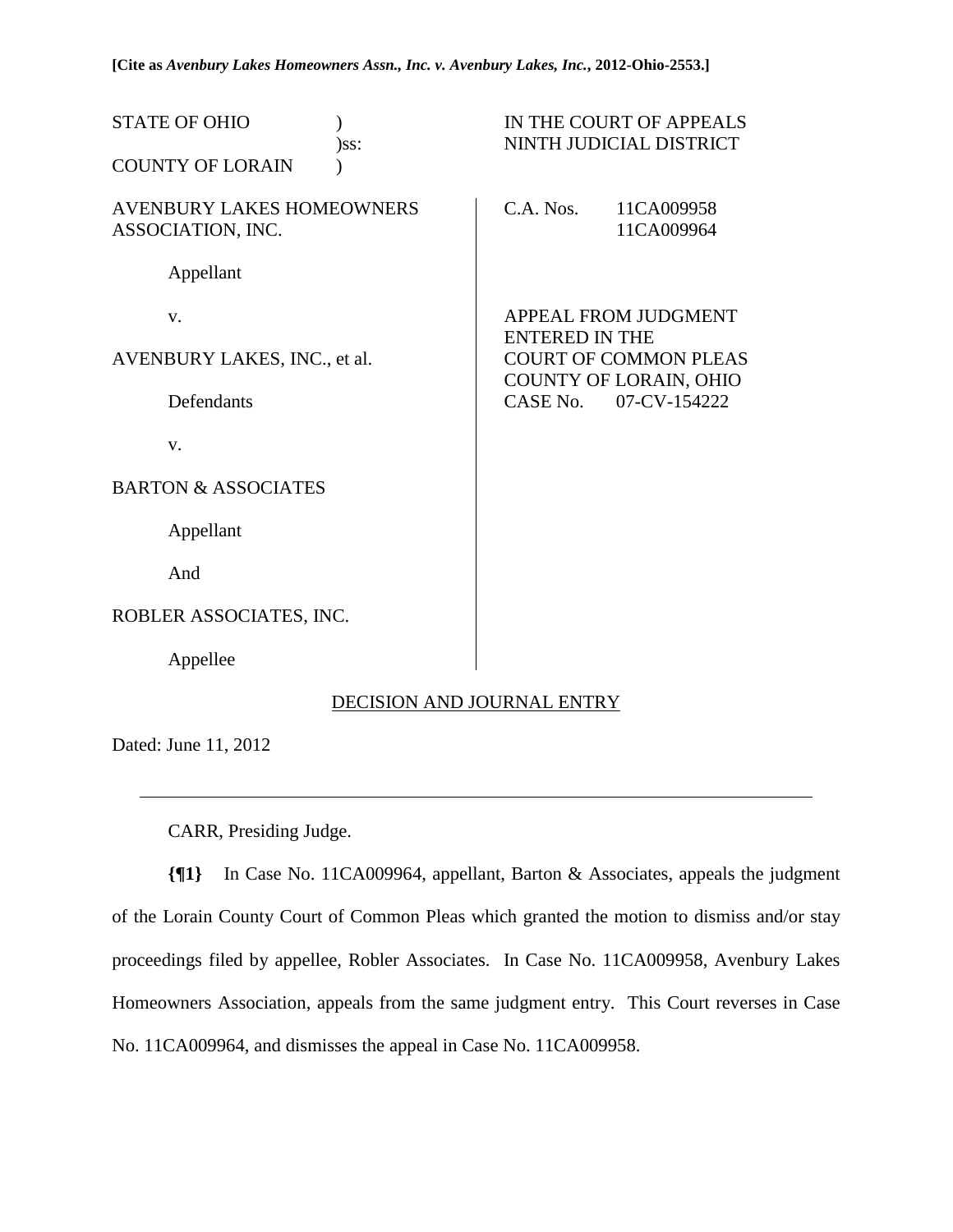**{¶2}** On December 20, 2007, Avenbury Lakes Homeowners Association, Inc. ("Avenbury Lakes") commenced this action in the Lorain County Court of Common Pleas for breach of implied warranty and negligence, seeking damages from the Avenbury Lakes' developer, Avenbury Lakes, Inc. ("Developer"), for poor workmanship and severe deficiencies in the construction of the community's clubhouse, known as the "Lodge." Avenbury Lakes is comprised of owners in fee simple title to lots contained within a residential community in Avon, Ohio. On January 9, 2008, Developer filed an answer and a third-party complaint, which asserted claims against various subcontractors involved in the construction of the Lodge, including the architect, Barton & Associates, Inc. ("Barton"), and the HVAC consulting engineers, Robler Associates, Inc. ("Robler").

**{¶3}** After the initial exchange of written discovery, Avenbury Lakes came to believe that Robler and Barton shared responsibility for the deficiencies affecting the Lodge. On December 11, 2008, Avenbury Lakes was granted leave to file an amended complaint, which asserted claims against Developer, Robler, and Barton for breach of implied warranty, breach of contract, and negligence.

**{¶4}** On February 13, 2009, Barton moved to dismiss the negligence claim in the amended complaint on the basis that it was barred by lack of contractual privity and the economic loss rule. On June 18, 2009, the trial court issued a journal entry denying the motion to dismiss.

**{¶5}** On March 23, 2009, Barton filed its own third-party complaint, asserting claims against Robler for breach of contract, negligence, as well as contribution and indemnity.

2

I.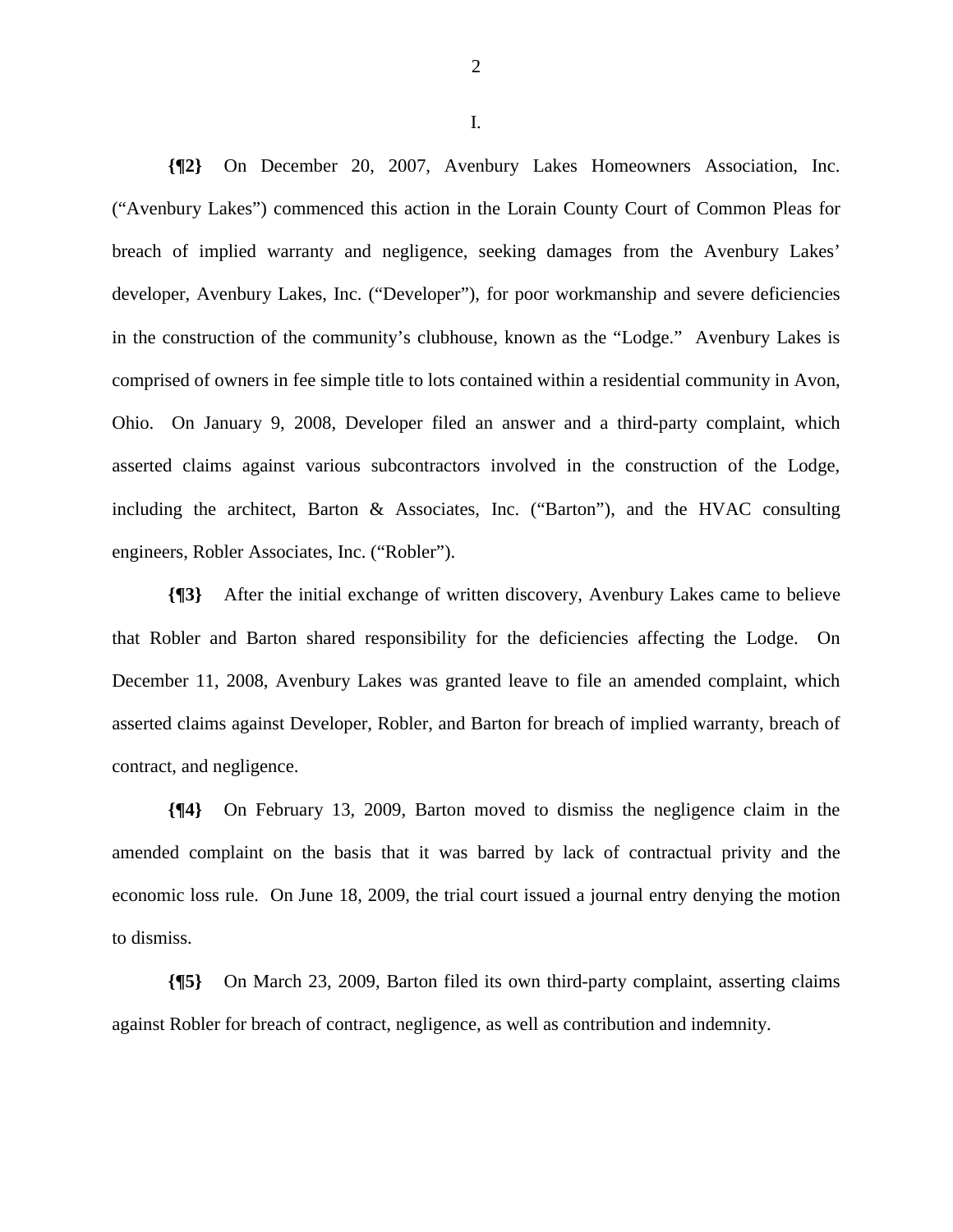**{¶6}** On June 5, 2009, Robler filed a motion to "dismiss and/or stay proceedings," in which it sought to dismiss Avenbury Lakes' and Barton's claims on the basis of (i) lack of jurisdiction due to failure of service of process; (ii) failure to state a claim upon which relief may be granted; and (iii) the absence of subject matter jurisdiction due to a controlling mediation and/or arbitration agreement between Robler and Barton. Robler also asserted that it was "no longer [] in existence as a corporation" and that its only relation to the dispute was its "brief" tenure as an HVAC consulting engineer subcontractor to the architect, Barton. In the alternative, Robler sought a stay of the proceedings pending mediation or arbitration of its disputes with Barton. On July 8, 2009, both Avenbury Lakes and Barton filed briefs in opposition to the motion. Robler filed a reply brief in support of its motion on July 22, 2009.

**{¶7}** On January 14, 2011, the trial court issued a journal entry granting the motion and ordering, pursuant to R.C. 2711.01, that "the case [be] stayed pending the result of the mediation/arbitration between Robler and Defendant, Barton and Associates as per contract."

**{¶8}** Both Barton and Avenbury Lakes filed notices of appeal to this Court. On May 25, 2011, this Court issued a journal entry consolidating the appeals. Barton raises two assignments of error in Case No. 11CA009964. Avenbury Lakes raises one assignment of error in Case No. 11CA009958.

## II.

#### **BARTON'S FIRST ASSIGNMENT OF ERROR**

THE TRIAL COURT ERRED IN GRANTING ROBLER'S MOTION TO DISMISS/STAY PROCEEDINGS AS BARTON'S CLAIMS ARE NOT SUBJECT TO ARBITRATION.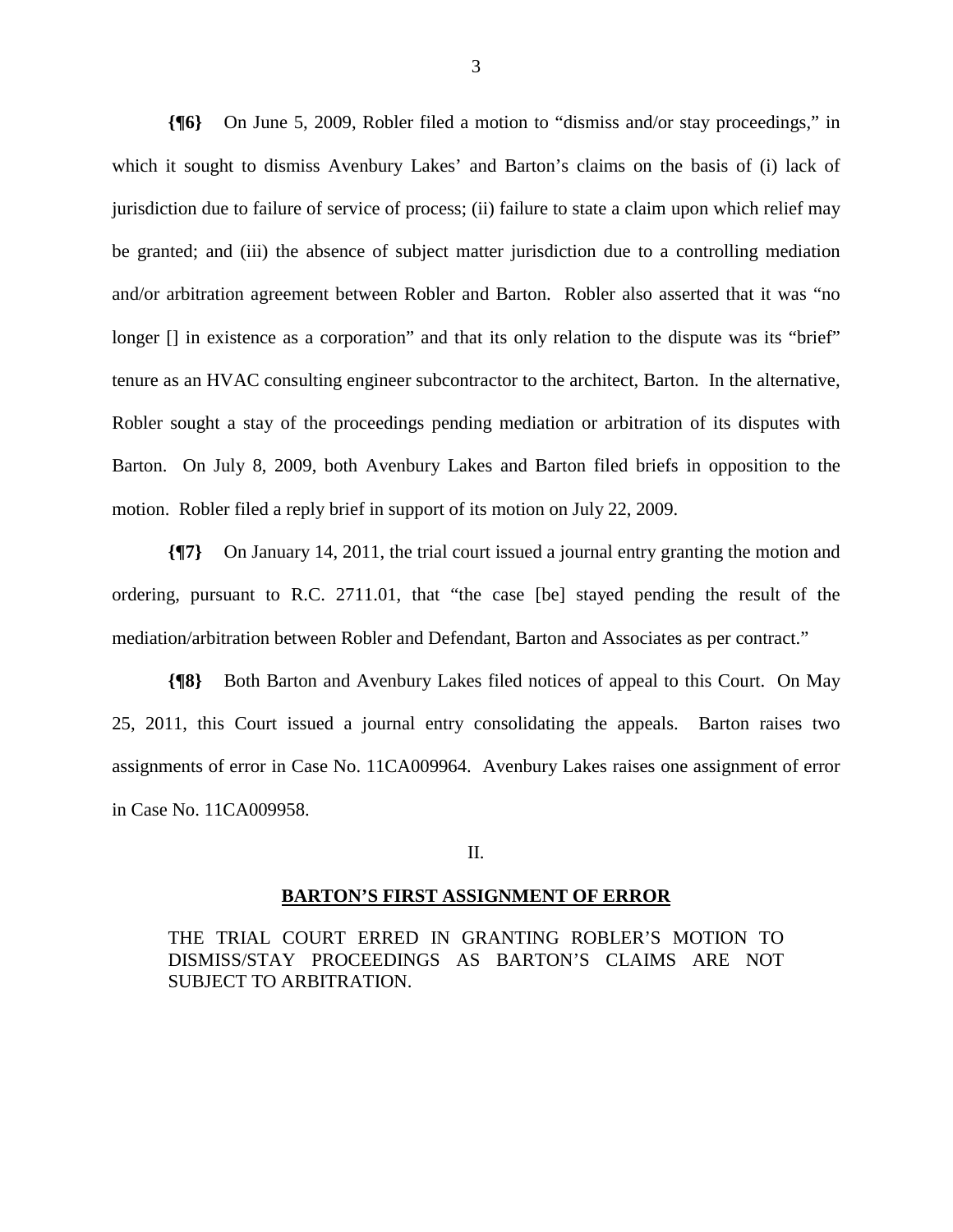## **BARTON'S SECOND ASSIGNMENT OF ERROR**

THE TRIAL COURT ERRED IN COMPELLING MEDIATION/ARBITRATION OF BARTON'S CLAIMS AGAINST ROBLER AS BARTON'S CLAIMS ARE NOT SUBJECT TO ARBITRATION[.]

**{¶9}** In its first and second assignments of error, Barton argues that the trial court erred in granting Robler's motion to stay proceedings as Barton's claims are not subject to arbitration. This Court agrees.

**{¶10}** Because the issue of whether this controversy is subject to arbitration under Barton's and Robler's agreement presents a question of law, the standard of review is de novo. *Ignazio v. Clear Channel Broadcasting, Inc*., 113 Ohio St.3d. 276, 2007-Ohio-1947, ¶ 19.

**{¶11}** The trial court's judgment entry indicated that the stay of proceedings was issued pursuant to R.C. 2711.01, which states, "A provision in any written contract \*\*\* to settle by arbitration a controversy that subsequently arises out of the contract \*\*\* shall be valid, irrevocable, and enforceable[.]" Moreover, R.C. 2711.02(B), states:

If any action is brought upon any issue referable to arbitration under an agreement in writing for arbitration, the court in which the action is pending, upon being satisfied that the issue involved in the action is referable to arbitration under an agreement in writing for arbitration, shall on application of one of the parties stay the trial of the action until the arbitration of the issue has been had in accordance with the agreement, provided the applicant for the stay is not in default in proceeding with arbitration.

**{¶12}** While courts generally encourage arbitration to settle disputes, the Supreme Court of Ohio has held that arbitration is a matter of contract and a party cannot be required to submit a dispute to arbitration when it has not agreed to do so. *Academy of Med. of Cincinatti v. Aetna Health, Inc*., 108 Ohio St.3d 185, 2006-Ohio-657, ¶ 11; *Gillen Concrete & Excavating, Inc. v. Fortney & Weygant*, 9th Dist. No. 96CA006525, 1997 WL 430863 (July 16, 1997) (Because "arbitration is a matter of contract \*\*\*, a party cannot be compelled to arbitrate any dispute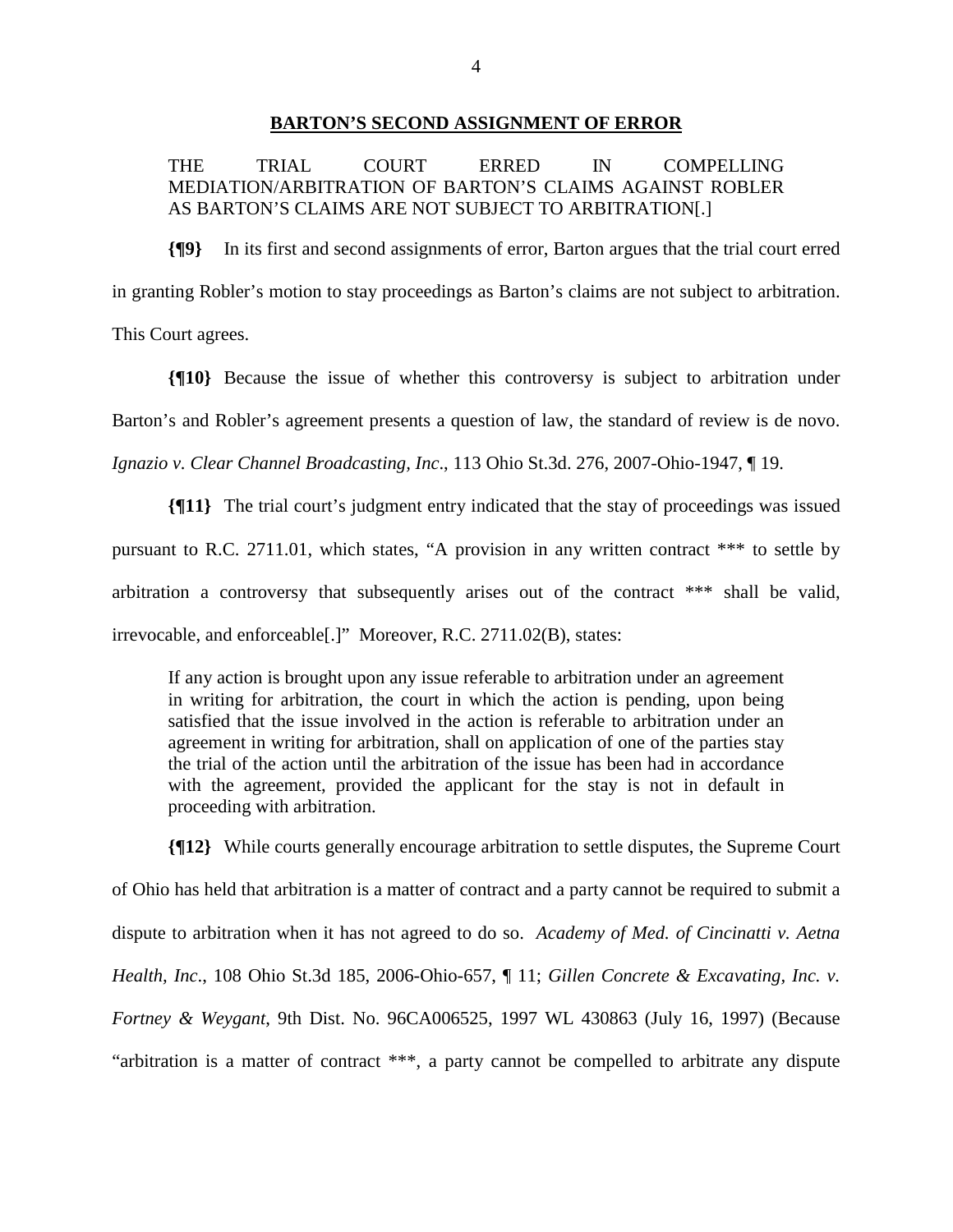which he had not agreed to submit.") *See also Peters v. Columbus Steel Castings Co*., 10th Dist. No. 05AP-308, 2006-Ohio-382, ¶ 11. Thus, a court interpreting an agreement between the parties must determine whether the arbitration clause contains limitations as to arbitrability, as well as whether the arbitration clause limits itself only to certain aspects of the underlying contract. *Aetna* at ¶ 17-18.

**{¶13}** This Court has recognized two basic types of arbitration clauses, namely "unlimited clauses providing for arbitration of all disputes arising out of a contract; and limited clauses providing for a specific type of dispute arising out of a contract." *Neubrander v. Dean Witter Reynolds, Inc.*, 81 Ohio App.3d 308, 312 (9th Dist.1992). The primary focus in interpreting such clauses is whether the parties agreed to arbitrate the issue. *Aetna* at ¶ 19.

**{¶14}** This controversy in this case stems out of the contract between Barton and Robler.

The contract contains the following provision in regard to arbitration:

5.8.1 All claims, counterclaims, disputes and other matters in question between the parties to this contract arising out of or relating to this Agreement or the breach of same will be decided by arbitration[.]

\*\*\*

5.8.3 All demands for arbitration and all answering statements to same which include any monetary claim must contain a statement that the total sum or value in controversy as alleged by the party making such demand or answering statement is not more than \$100,000 (exclusive of interest and costs); and the arbitrators will not have jurisdiction, power or authority to render a monetary award in response thereto against any party which totals more than \$100,000 (exclusive of interest and costs). The arbitrators will not have jurisdiction, power or authority to consider, or make findings (except in denial of their own jurisdiction) concerning any claim, counterclaim, dispute or other matter in question where the amount in controversy of any such claim, counterclaim, dispute or matter is more than \$100,000 (exclusive of interest and costs).

5.8.4 No arbitration arising out of, or relating to, this Agreement may include, by consolidation, joiner or in any other manner, any person or entity who is not a party to this Agreement.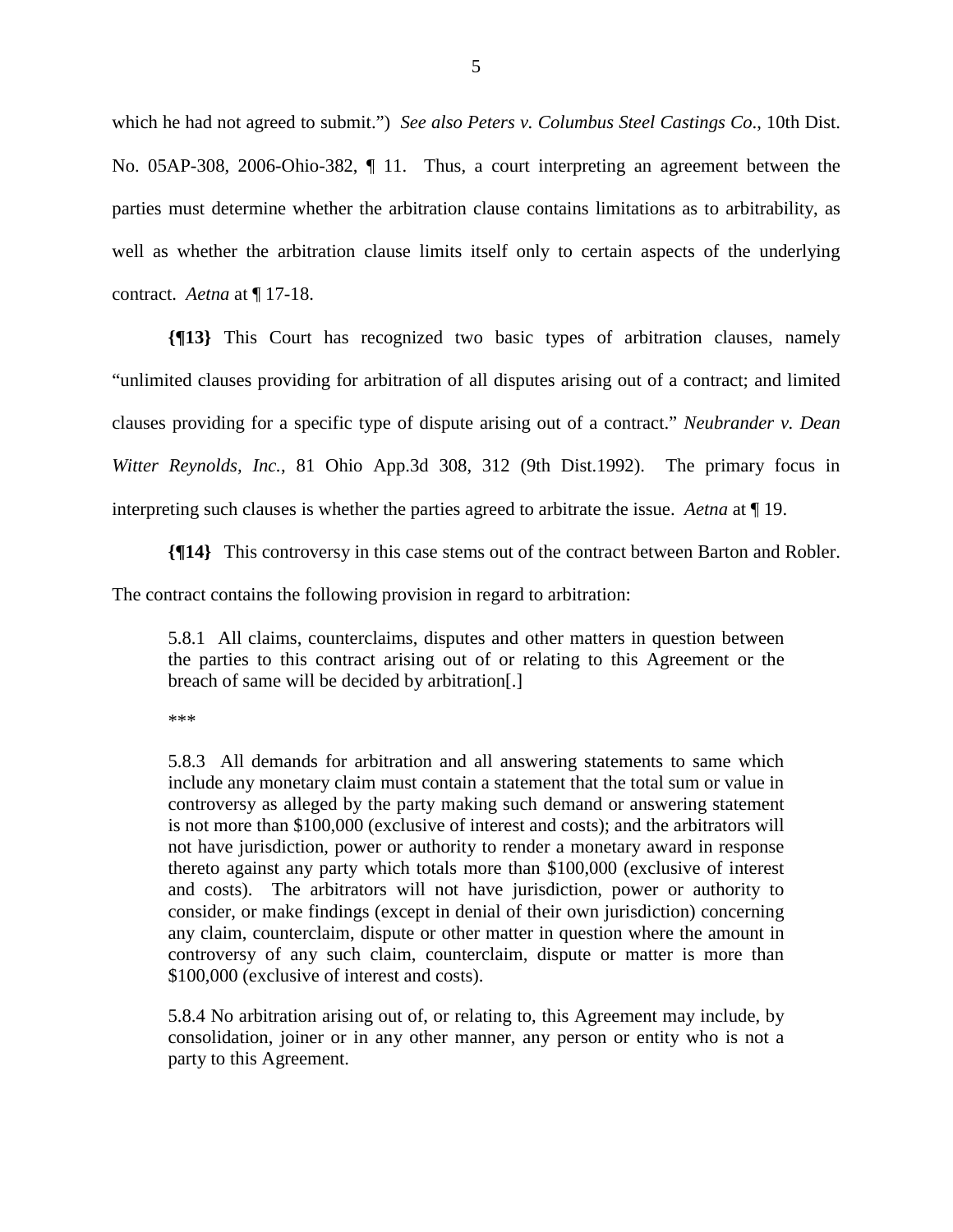**{¶15}** In this case, the dispute in question falls outside the scope of the arbitration agreement between Barton and Robler. Pursuant to Section 5.8.3 of the agreement, any claim, counterclaim, dispute or matter that exceeds \$100,000 is not subject to arbitration. In its motion to "dismiss and/or stay proceedings," Robler did not assert that the total sum or value in controversy was less than \$100,000. Avenbury Lakes, in its amended complaint, asserted a claim against Barton. As a direct result of Avenbury Lakes' claim against Barton, Barton filed a third-party complaint against Robler. Subsequently, upon the request of Barton, Avenbury Lakes filed a statement of damages pursuant to Civ.R. 8 for the amount of \$698,118.82. Thus, as the amount in question likely exceeds the \$100,000 limit set forth in the arbitration agreement, the trial court erred in staying proceedings pending the outcome of arbitration. Barton's first and second assignments of error are sustained.

## **AVENBURY LAKES' ASSIGNMENT OF ERROR**

THE LOWER COURT ERRED IN GRANTING DEFENDANT, ROBLER ASSOCIATES, INC.'S, MOTION TO DISMISS AND/OR STAY PROCEEDINGS.

**{¶16}** In its sole assignment of error, Avenbury Lakes argues that the trial court erred in granting Robler's motion to dismiss and/or stay proceedings. In support of its assignment of error, Avenbury Lakes argues that because it is not a party to the contract between Barton and Robler, its claims do not fall within the scope of the arbitration agreement and, therefore, are not subject to the stay provisions of R.C. 2711.02(B). In the judgment entry from which both parties appeal, the trial court stated that "the case [be] stayed pending the result of the mediation/arbitration between Robler and Defendant, Barton and Associates as per contract." As this Court has determined that the claims between Barton and Robler are not subject to arbitration pursuant to the terms of their agreement, we decline to address Avenbury Lakes'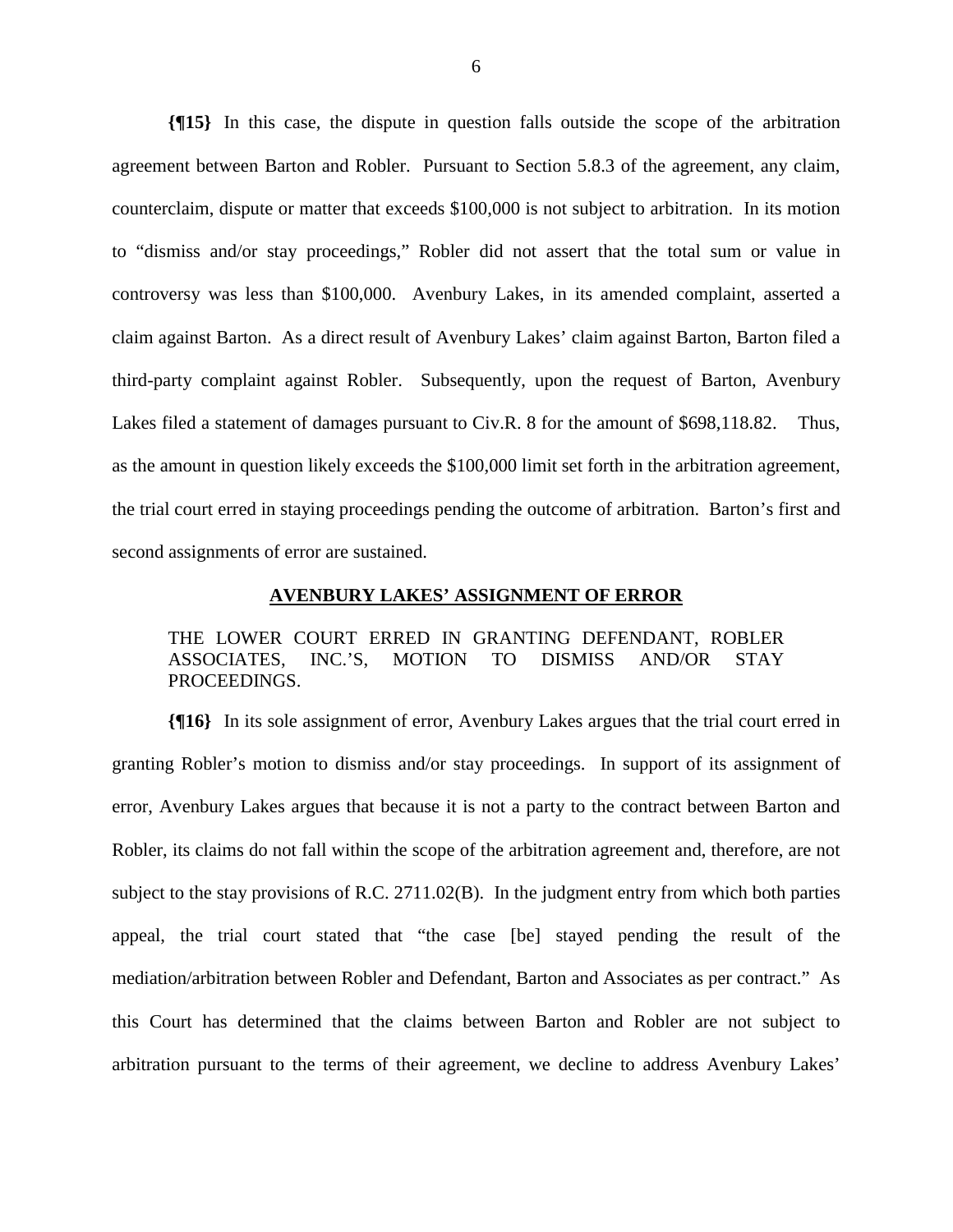assignment of error as it is moot, and its appeal in C.A. No. 11CA009958 is dismissed. *See* App.R. 12(A)(1)(c).

III.

**{¶17}** In Case No. 11CA009964, Barton's first and second assignments of error are sustained. The judgment of the Lorain County Court of Common Pleas is reversed, and the cause remanded, for further proceedings consistent with this opinion.

> Judgment reversed, and cause remanded.

**{¶18}** In light of our decision in Barton's appeal in Case No. 11CA009964, Avenbury Lakes's appeal in Case No. 11CA009958 is moot, and the appeal is dismissed.

Appeal dismissed.

There were reasonable grounds for this appeal.

 We order that a special mandate issue out of this Court, directing the Court of Common Pleas, County of Lorain, State of Ohio, to carry this judgment into execution. A certified copy of this journal entry shall constitute the mandate, pursuant to App.R. 27.

 Immediately upon the filing hereof, this document shall constitute the journal entry of judgment, and it shall be file stamped by the Clerk of the Court of Appeals at which time the period for review shall begin to run. App.R. 22(C). The Clerk of the Court of Appeals is instructed to mail a notice of entry of this judgment to the parties and to make a notation of the mailing in the docket, pursuant to App.R. 30.